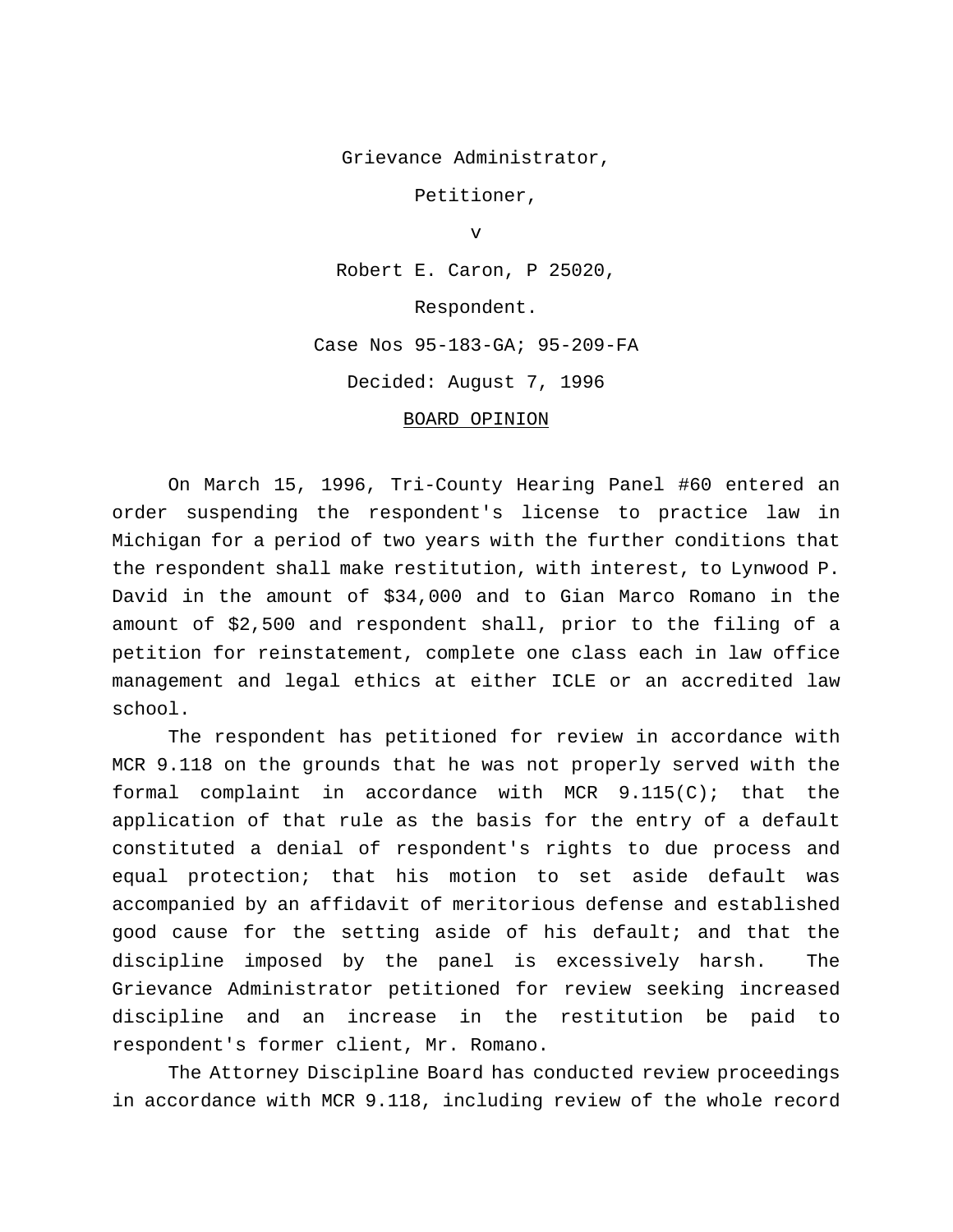and consideration of the arguments and briefs submitted by the parties. The record in this case amply demonstrates that the Grievance Administrator served the formal complaint on the respondent on August 21, 1995 by regular and certified mail and that service was made in accordance with MCR 9.115(C). The respondent does not deny receipt of the formal complaint. Nor does he deny that he had actual notice of the proceedings. The record further demonstrates that the respondent did not file a timely answer in accordance with MCR  $9.115(D)(1)$ . We conclude that the respondent's default was properly entered in this case.

Also, we reject respondent's argument that MCR 9.115(C) is unconstitutional as applied in this case. Respondent contends the rule's provision that service of a formal complaint is effective at the time of mailing did not afford him "the full 21 days" to answer. Respondent refers to the 21 days a personally-served defendant has to answer a complaint in circuit court. See MCR 2.108(A)(1). He also complains that a respondent who has been personally served has more time to answer than one who was served by registered mail, and that differences in mail delivery may mean that some respondents have more time to answer than others. Respondent's arguments are unsupported by apt authority and lack merit.

It is well-settled that the equal protection and due process clauses do not require uniformity of procedure. Dohany v Rogers, 281 US 362 (1930); Moore v Spangler, 401 Mich 360 (1977). Neither the Michigan nor the federal constitution prescribes the number of days required between the stages of various judicial or administrative proceedings. In federal court, answers must generally be served within 20 days of service of the complaint. Fed R Civ P 12(a)(1)(A). In circuit court, a defendant has 28 days from receipt of the complaint to answer if served by registered mail. MCR 2.108(A)(2); MCR 2.105(A)(2). Finally, under MCR 9.116(C), a judge must answer a complaint filed by the Grievance Administrator within 14 days after it is served. Plainly, states may establish varying timetables for different types of judicial or administrative proceedings, so long as persons in like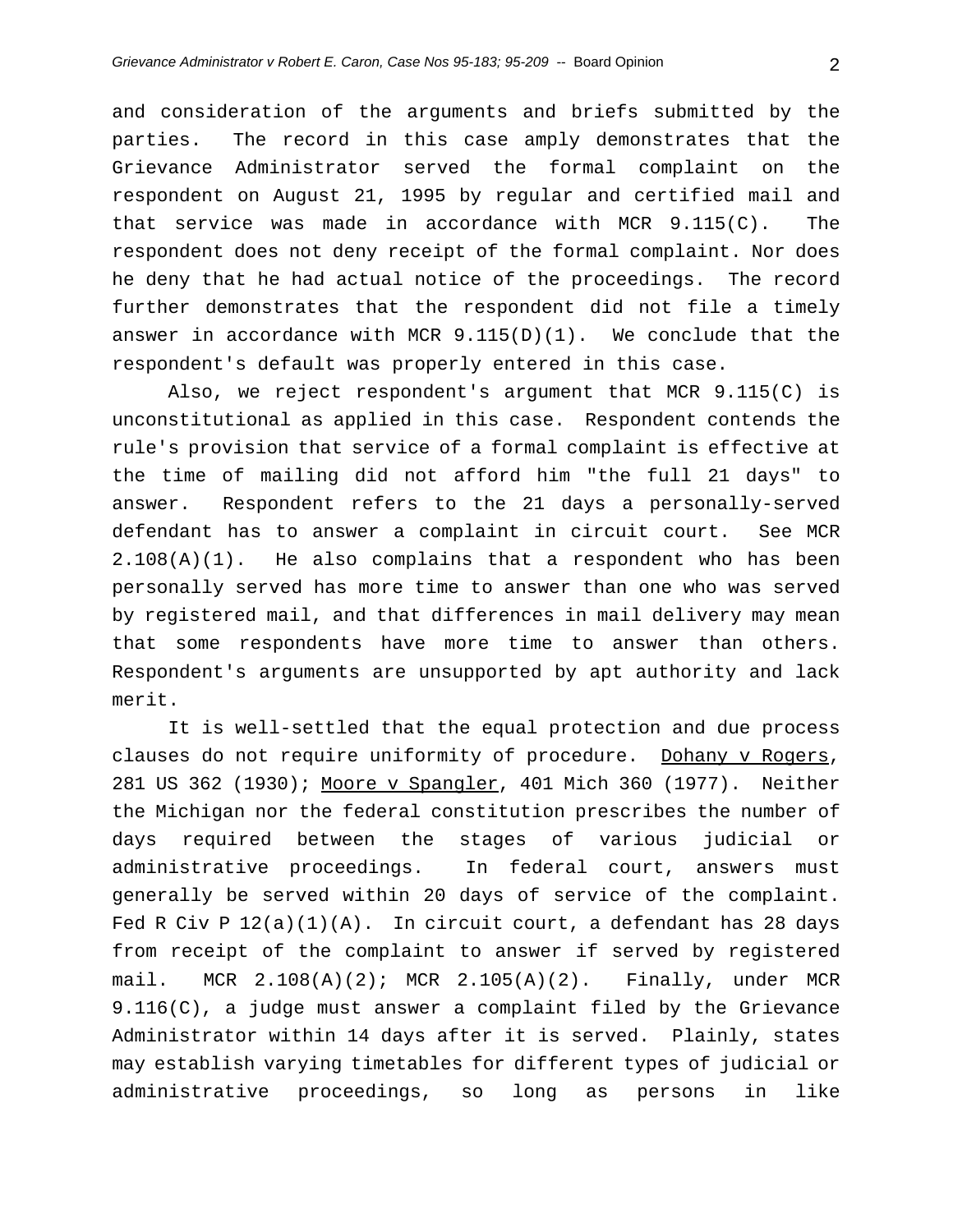circumstances are treated similarly.

While the mode of service may occasionally give some respondents more time to answer than others, we do not believe that minor disparities such as this rise to the level of a deprivation of constitutional rights. Such incidental inequalities do not violate the guarantee of equal protection. And, "[t]he essence of due process is that a deprivation of a property or liberty interest must 'be preceded by notice and opportunity for hearing appropriate to the nature of the case.'" Brickner v Voinovich, 977 F2d 235 (CA 6, 1992). See also Dohany, supra. In this case, the formal complaint was mailed to respondent on August 21, 1995, and received by his office the next day. He received adequate notice.

We have reviewed the hearing panel's decision to deny the respondent's motion to set aside default. We conclude the hearing panel did not abuse its discretion. Notwithstanding the entry of respondent's default, the record in this case includes the testimony of the respondent and the complainants which, together with other testimony and the documentary evidence submitted by the parties, amply illustrates the wrongful nature of the respondent's conduct and his appalling disregard for his obligation to safeguard his clients' funds. We are unable to discern in the record mitigating factors sufficient to remove this case from the range of discipline which the public and the legal profession may anticipate for this type of offense. $^1$  We therefore increase the respondent's suspension in this case from two years to three years.

Finally, with regard to the restitution provision in the hearing panel's order, we are persuaded by the respondent's argument that interest was not properly assessed in addition to the sum of \$34,000 ordered to be paid to Lynwood P. David. However, we also conclude that the facts and circumstances in this case require

 $\frac{1}{2}$  The Board has ruled that discipline ranging from a suspension of three years to disbarment is appropriate in misappropriation cases. <u>Grievance</u> Administrator v Charbonneau, DP 108/83 (Bd Op 1984); In the Matter of Douglas E. H. Williams, DP 126/81 (Bd Op 1984); Grievance Administrator v Muir B. Snow, DP 211/84 (Bd Op 1987); Grievance Administrator v Gary B. Perkins, ADB 124-87 (Bd Op 1989). See also <u>Grievance Administrator v Fernando Edwards</u>, 437 Mich 1202; 466 NW2d 281 (1990) (ADB Order of Revocation peremptorily reduced to three-year suspension).